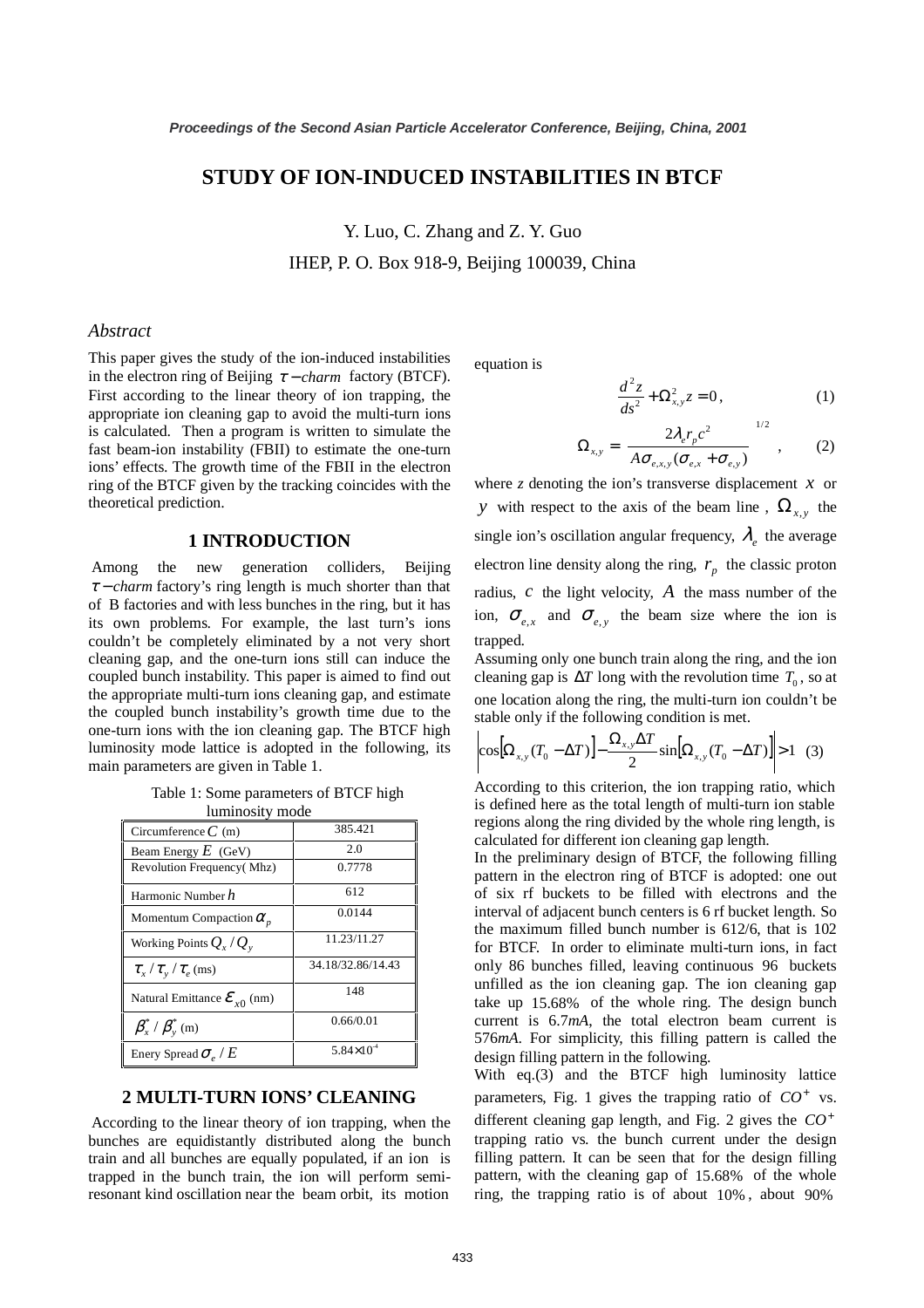multi-turn ions along the ring are unstable. So multi-turn ions' cleaning gap given by the preliminary design is appropriate. And from Fig .2, the trapping ratio doesn't change too much when the bunch current decreases from 6.5*mA* to 4.5*mA*.



Figure 1:  $CO<sup>+</sup>$  trapping ratio vs. gap



Figure 2:  $CO<sup>+</sup>$  trapping ratio vs. bunch current

## **3 THEORETICAL PREDICTION OF FBII GROWTH TIME**

The linear theory of fast beam-ion instability assumes the linear interaction between the bunch and the ion cloud, the ion cloud's transverse size is  $1/\sqrt{2}$  times of the bunch size, its coherent angular frequency is

$$
\overline{\widetilde{\omega}_i} = c \left[ \frac{4N_b r_p}{3AL_{sep} \overline{\sigma}_{e,y} (\overline{\sigma}_{e,x} + \overline{\sigma}_{e,y})} \right]^{1/2} , (4)
$$

The coupled motion in the bunch train like  $y \sim \exp(\sqrt{t/\tau_c})$ , the characteristic time  $\tau_c$  is given by [1]

$$
\frac{1}{\tau_c} = \frac{4d_{gas}\sigma_{ion}\beta_y N_B^{3/2} n_B^2 r_e r_p^{1/2} L_{sep}^{1/2} c}{3\sqrt{3}\gamma \left[\overline{\sigma}_{e,y}(\overline{\sigma}_{e,x} + \overline{\sigma}_{e,y})\right]^{3/2} A^{1/2}}
$$
(5)

where  $\overline{\sigma}_{e,x}$  and  $\overline{\sigma}_{e,y}$  is the average beam size along the ring,  $d_{gas}$  the residual gas' particle density,  $\sigma_{ion}$  the ionization collision section,  $n<sub>B</sub>$  the bunch number in the bunch train,  $N_B$  the electron numbers in one bunch,  $L_{sep}$ the interval between adjacent bunches,  $r<sub>e</sub>$  the classical electron radius.

If taking into account of the coherent frequency spread, the linear theory gives the coupled bunch motion in the bunch train like  $y \sim \exp(t / \tau_e)$ , the growth time is given by [1]

$$
\frac{1}{\tau_e} = \frac{1}{\tau_c} \frac{c}{2\sqrt{2}l_{\text{train}}(\Delta \tilde{\omega}_i)_{\text{rms}}},
$$
(6)

where  $(\Delta \tilde{\omega}_i)_{rms}$  is the RMS spread of the ion coherent angular frequency, the bunch train length is  $l_{train} = n_B L_{sep}$ .

According to eq.(5) and eq.(6), assuming 10% relative coherent frequency spread along the ring of BTCF, for 1.0*nTorr CO* gas pressure, the growth rates  $\tau^{-1}$ <sub>c</sub>,  $\tau^{-1}$ <sub>e</sub> versus the bunch number are plotted in Fig. 3. It can be seen that the fastest growth rate given by linear theory is about 0.2*ms* . After considering the ion coherent frequency spread, the fastest growth time is about 1.5*ms* .



Figure 3:  $\tau^{-1}$ <sub>c</sub>,  $\tau^{-1}$ <sub>e</sub> vs. bunch No.

#### **4 SIMULATION OF FBII IN BTCF**

A simulation program is written for the fast beam-ion instability based on the weak-strong model [2], in which the bunch is represented by rigid three dimensional Gaussian distribution, while the ions are represented by ion macro-particles. In the program the ion macroparticles are produced at ten almost equidistantly distributed locations along the ring. Under the design filling pattern, the macro-particles ion created in the last turn are intentionally cleaned in program. When a bunch passing by an ion, its velocity change is given by

$$
\Delta v_y + i \Delta v_x = -\frac{n_e r_p c}{A} \cdot \sqrt{\frac{2\pi}{(\sigma_{e,x}^2 - \sigma_{e,y}^2)}} \cdot f(x, y), \qquad (7)
$$

where  $n_e$  is the electron particle numbers in one bunch, *x* and *y* are ion's displacements from the bunch center,  $f(x, y)$ is a dimensionless function dependent on the bunch sizes,